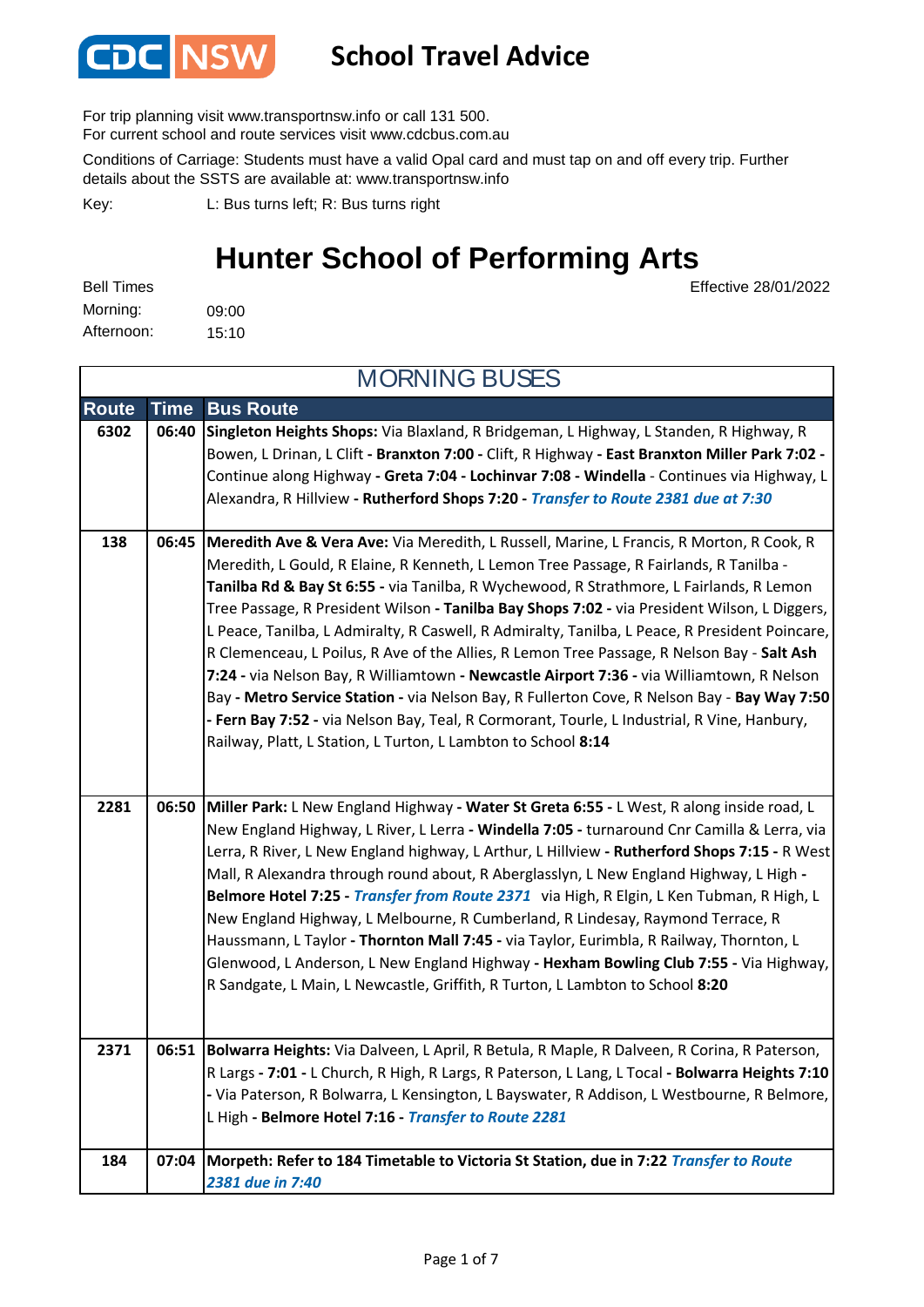| E٦   |       | <b>School Travel Advice</b>                                                                                                                                                                                                                                                                                                                                                                                                                                                                                                                                                                                                                                                     |
|------|-------|---------------------------------------------------------------------------------------------------------------------------------------------------------------------------------------------------------------------------------------------------------------------------------------------------------------------------------------------------------------------------------------------------------------------------------------------------------------------------------------------------------------------------------------------------------------------------------------------------------------------------------------------------------------------------------|
| 1411 | 07:09 | Ferodale & Fairlands: Via Ferodale, L Waropara, R Kula, L Kirrang, R Wilga, L Kirrang, L<br>Ferodale, 7:15 - L Medowie, R Silver Wattle, L Brushbox, R Kindlebark, R Ferodale, L<br>Brocklesby, L James, 7:27 - R 1 <sup>st</sup> Boyd, R South – 7:40 Transfer to 1401                                                                                                                                                                                                                                                                                                                                                                                                         |
|      |       |                                                                                                                                                                                                                                                                                                                                                                                                                                                                                                                                                                                                                                                                                 |
| 1401 | 07:10 | Aquatic Centre Grahamstown Rd: Via Grahamstown, Lisadell, L Abundance, R Ferodale, -<br>7:18 near Peppertree - L Medowie, R Kindlebark, L Heritage, R Sassin, R Federation, L<br>Kindlebark, L Coachwood, L James, 7:34 Brocklesby, L Medowie, L South, Uturn 7:40 collect<br>pax from 1391, 1411 1651 & 1671 - L Medowie, R Nelson Bay, Teal, R Cormorant, Tourle, L<br>Industrial, R Vine, Hanbury, Railway, Platt, L Station, L Turton, L Lambton                                                                                                                                                                                                                            |
| 6246 |       | 07:10 The Meadows & Hidden Waters to Hunter School of Performing Arts<br>The Meadows & Hidden Waters to Hunter School of Performing Arts:<br>Via Walter, L Phoenix, R Wayaba, L Lenaghans, Woodford Minmi L Minmi, R Britannia, R<br>County Hidden Waters L Waterside, R Discovery, R Kingfisher, County, L Britannia, R L<br>Minmi, L Maryland, L Callan collect students from 6270 & 6268 L Maryland, R Boundary<br>Maryland R Warkworth, L Tillegra, R Berwick, L Boundary, R Sandycroft, R Seaton, L<br>Wyndrow, L McNaughton, R Maryland, L Minmi, R Wentworth, R Hannah, L Hill, L Neilson, R<br>Irrawang, L Kokera, L Cowper, R Newcastle, R Turton, L Lambton to School |
| 266  | 07:11 | Seahampton to Barnsley Shops:<br>Via George Booth, R Fourth, L Seventh, L Fifth, L George Booth, 7:18 West Wallsend R<br>Carrington, L Withers, R Appletree, R Elizabeth, L Mary, L George, 7:22 Holmesville R<br>Appletree, L Johnson, R Government, L Northville, Barnsley Shops transfer to 6244 to<br><b>School see details</b>                                                                                                                                                                                                                                                                                                                                             |
| 1651 |       | 07:12   From Medowie Via Kirrang near Fisher, Federation, 7:16 R Sassin, L Heritage, L Kindlebark,<br>7:23 L Laurina, L Coachwood, L Kindlebark, L James, 7:31 L 1 <sup>st</sup> Boyd, South - 7:40 transfer                                                                                                                                                                                                                                                                                                                                                                                                                                                                    |
|      |       | to 1401                                                                                                                                                                                                                                                                                                                                                                                                                                                                                                                                                                                                                                                                         |
| 1391 | 07:13 | From Medowie Via Lisadell near Kedahal, L Fairlands, R Ferodale, L Kirrang, L Kula, 7:19<br>near Court, L Evans, R Abercrombie, R Ryan, L Lewis, R Fisher, L Kirrang, 7:33 R Medowie, L<br>South, Uturn - 7:40 transfer to 1401                                                                                                                                                                                                                                                                                                                                                                                                                                                 |
| 1221 |       | 07:15 Seaham Rd & Brandy Hill Dr: Via Seaham Rd - Seaham Shops 7:20 - L Dixon, L Clarence<br>Town, L Brandy Hill, R Seaham, R Port Stephens, L Glenelg, L Sturgeon - Raymond Terrace<br>7:47 - Sturgeon, R William, R Adelaide, R Pacific Highway, L Maitland, R Inner City Bypass, L<br>University off ramp, R University, L Blue Gum, L Janet, L Sunset, L University, 360 degree<br>turn at roundabout, University, Queen, R Lorna, R Bridge, L High, R High, R Turton, L<br>Lambton to School 8:30                                                                                                                                                                          |
| 2570 | 07:15 | Tea Tree Ave & Rivergum St: Via Tea Tree, R Aberglasslyn, L Mckeachie, L Dunnart, L<br>Cockatoo, L Teal, R Gannet, L Mckeachie, L Aberglasslyn, R Avery, R Alexandra, L New<br>England Highway, L Arthur, L Hillview - Rutherford Shops 7:25 - Transfer to Route 2381<br>Hillview, L Alexandra, L New England Highway, L Church, R Olive, R Elgin, R Railway -<br>Maitland Station 7:33 - L Church, L New England Highway (pick up students opposite Molly<br>Morgan, Heritage Gardens) - Avalon Estate - Transfer to Route 2381                                                                                                                                                |
| 6270 | 07:15 | Minmi & Nikkinba Ridge to Maryland:<br>Via Woodford St, R Minmi Rd Nikkinba Ridge R Bottlebrush, R Churnwood, Maryland, L<br>Callan transfer to 6246 see details above                                                                                                                                                                                                                                                                                                                                                                                                                                                                                                          |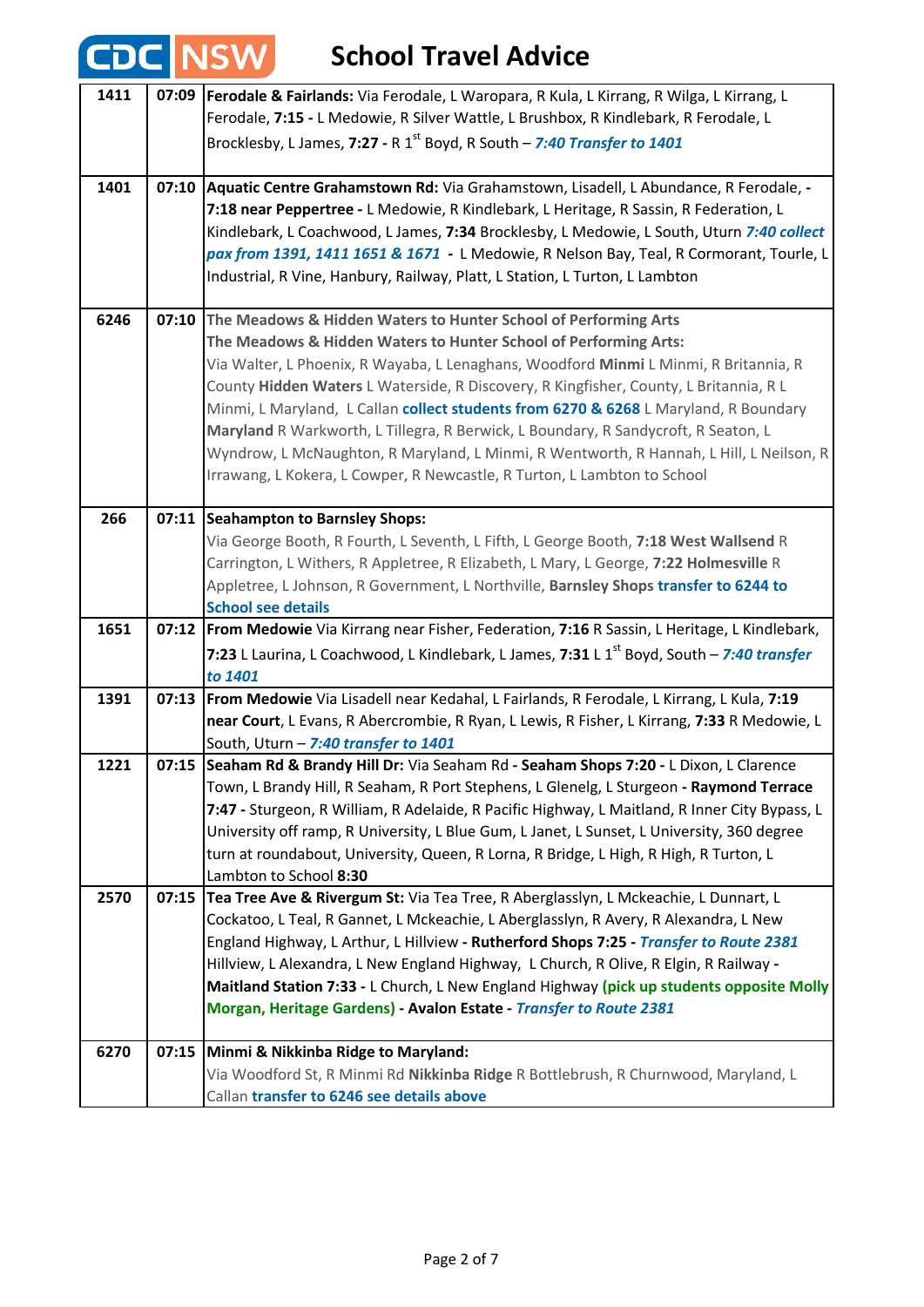|      | $\mathbb{Z}^2$ | <b>School Travel Advice</b>                                                                                                                                                                                                                                                                                                                                                                                                                                                                                                                                                                                                      |
|------|----------------|----------------------------------------------------------------------------------------------------------------------------------------------------------------------------------------------------------------------------------------------------------------------------------------------------------------------------------------------------------------------------------------------------------------------------------------------------------------------------------------------------------------------------------------------------------------------------------------------------------------------------------|
| 2611 | 07:19          | Waterford County: Via Settlers, L Dragonfly, Harvest, R Raymond Terrace, L Metford, R<br>Chelmsford, R Highway, R King, R Lawes - Windsor Castle - Lawes, L Victoria - Victoria St<br>Station 7:37 - Victoria, L Lawes, Hughes, R Bruce, R Blaxland, L Mitchell - Greenhill's 7:42 -<br>via Mitchell, L Stronach, L Chisholm, R Norfolk, L South Seas, R Highway - Hexham Bowling<br>Club 7:59 - via Highway, L Industrial, R Woodstock, L Bull, L Industrial, L Werribi, Maud, L<br>Prince, R Bridge, L High, R Turton, L Lambton to School 8:30                                                                                |
| 6268 |                | 07:19 The Outlook, The Sanctuary & Maryland to Maryland:<br>The Outlook via Brookfield, R Arbour, R Brookfield, L Minmi The Sanctuary L Kurraka, R<br>Tibin, R Awabakal, L Minmi, L Maryland, L Callan - transfer to 6246 see details above                                                                                                                                                                                                                                                                                                                                                                                      |
| 6244 | 07:20          | Killingworth to Hunter School of Performing Arts:<br>Via The Broadway, L Stephenson, R Park, R The Broadway, L Wakefield, R Northville, 7:32<br>Barnsley Shops R Crest, L Ridley, L Main, U-turn roundabout, via Main, R Suttor, L Garth, R<br>Main, L Minmi, L Oakville, R Harris, 7:48 Cameron Park L Northlakes, R Constitution,<br>Northlakes, R Elanet collect students from 6240 L Flamingo, R Hilldale, L Oakville, L Minmi,<br>R Sedgwick, L Harper, R Neilson, L Main, 8:00 Edgeworth L Lake, R Cowper, R Newcastle, R<br>Lloyd, L Young, R Turton, L Lambton to School                                                 |
| 6240 | 07:25          | <b>Wakefield &amp; Cameron Park:</b><br>Via School, R Miller, R Wakefield, R Northville, 7:32 Barnsley Shops R Crest, L Ridley, L<br>Main, U-turn roundabout, via Main, R Suttor, L Garth, Edgeworth 7:55 R Main, L Minmi, L<br>Oakville, R Harris, Cameron Park 7:45 L Northlakes, U-turn roundabout, L Julindur, L<br>Araminta, R Jupiter, L Constitution, Elanet transfer to 6244 see details above                                                                                                                                                                                                                           |
| 1671 | 07:30          | From Medowie Via South near Medowie, R Championship, L Lakewood, R South, L Sylvan, R<br>South - 7:40 transfer to 1401                                                                                                                                                                                                                                                                                                                                                                                                                                                                                                           |
| 2381 | 07:30          | Rutherford Shops: Transfer from Route 2570 Via Hillview, LAlexandra L Highway, Les<br>Darcy, Highway, L Victoria - Victoria St Station 7:40 - Via Victoria, L Lawes, L Quarry, R<br>Fieldsend, R Turton, L Chelmsford - Metford Shops 7:45 - Chelmsford, R Schanck, L Lowe, R<br>Ferraby - Metford TAFE 7:50 - L Highway Picks up Opposite Avalon Dr on Highway at<br>Thornton Transfer from Route 1501 L Weakleys - 7:55 - R Anderson - Beresfield - via<br>Anderson, L Highway - Hexham Bowling Club 8:05 - via Highway, R Maud St, L Prince, R<br>Bridge, L High, R Harriet, L Georgetown, R Turton, L Lambton to School 8:29 |
| 1461 | 07:40          | Seaside via Seaside, L Norfolk, L Dune, R Seaside, L Nelson Bay, Teal, R Cormorant, Tourle, L<br>Industrial, R Woodstock, L Bull at Hunter Christian transfer to 1431                                                                                                                                                                                                                                                                                                                                                                                                                                                            |
| 1431 | 07:42          | Nelson Bay Rd & Fullerton St: Via Fullerton, L Hunter - General Washington Hotel 7:48 - L<br>Mitchell, L Clyde, R Douglas, L Monmouth, R Roxburgh, R Hereford, L Douglas, R Flint, L<br>Dunbar, L Griffith, R Fullerton, L Nelson Bay, Teal, R Cormorant, Tourle, L Industrial, R<br>Woodstock, L Bull - at Hunter Christian collect students from 1461 L Industrial, L Werribee,<br>Maude, L Prince, R Bridge, L High, R Turton, L Lambton to School                                                                                                                                                                            |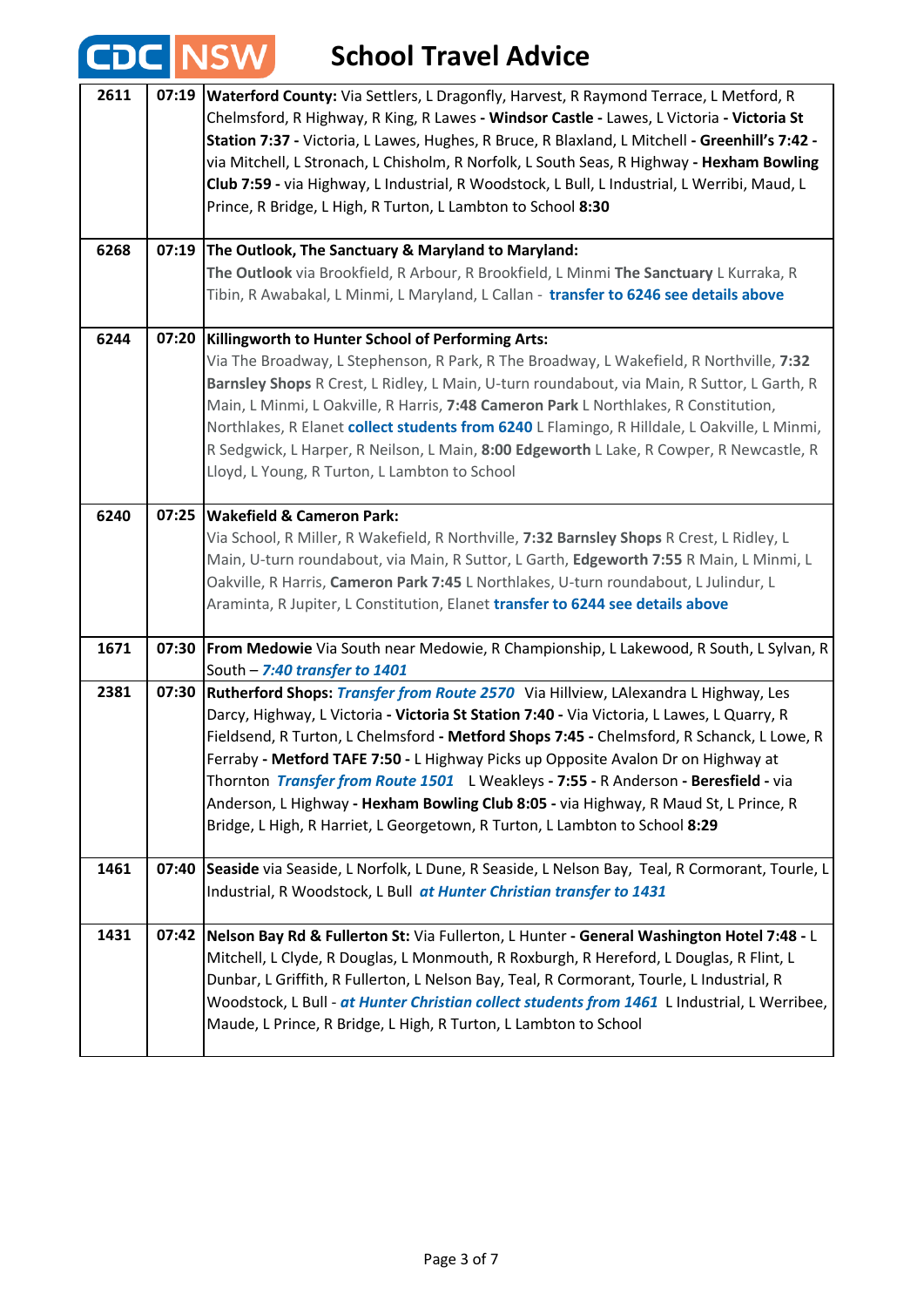

**School Travel Advice**

## AFTERNOON BUSES

| <b>Route</b> | <b>Time</b> | <b>Bus Route</b>                                                                                                                                                           |
|--------------|-------------|----------------------------------------------------------------------------------------------------------------------------------------------------------------------------|
| 2283         | 14:40       | To Thornton, East Maitland, Maitland, Rutherford, Windella, Lochinvar, Greta, Branxton                                                                                     |
| Fri Only     |             | East Via Lambton, R Turton, L Griffiths, Newcastle, R Inner City-Bypass, L Maitland, New                                                                                   |
|              |             | England Highway, L Tarro overpass, L Anderson, R Glenwood, R Thornton, Railway, L                                                                                          |
|              |             | Eurimbla, Taylor - Thornton Mall - via Taylor, R Haussmann, L Raymond Terrace, L Metford,                                                                                  |
|              |             | R Chelmsford, R Highway, L Mitchell, R Brisbane, R Brunswick, L Highway, R Victoria, L                                                                                     |
|              |             | Lawes - East Maitland Post Office - via Lawes, L Melbourne, R Highway, Les Darcy, R High, L                                                                                |
|              |             | Ken Tubman, R Church, L High, R Highway, R Arthur, L Hillview - Rutherford Shops - via                                                                                     |
|              |             | Hillview, R West Mall, R Alexandra, L Weblands, L Denton Park, R Highway, R River, L Lerra,                                                                                |
|              |             | L Camilla, Turn at Krystina, R Lerra, R River, R Hwy, R Wyndham - Miller Park                                                                                              |
|              |             |                                                                                                                                                                            |
|              |             |                                                                                                                                                                            |
| 1202         | 14:42       | To Tanilba Bay, Mallabula, Lemon Tree Passage Via Lambton, R Turton, R Station, R Platt, L                                                                                 |
| Mon          |             | Railway, R Hanbury, R Maitland, L Havelock, L Crebert, R Vine, L Industrial, R Tourle,                                                                                     |
| Only         |             | Cormorant, L Teal - Stockton Bridge - Nelson Bay, L Lemon Tree Passage, L Michael, turn<br>around at Community Hall, Michael, L Lemon Tree Passage, L Rookes, L Lemon Tree |
|              |             | Passage, R Brownes, R Lemon Tree Passage, L Ave of the Allies, L Poilus, R Clemenceau, L                                                                                   |
|              |             | President Poincare, L Peace, Tanilba, L Admiralty, R Caswell, R Tanilba, Peace, R Diggers, R                                                                               |
|              |             | President Wilson, L Lemon Tree Passage, L Fairlands, R Tanilba, R Wychewood, R                                                                                             |
|              |             | Strathmore, L Fairlands, L Lemon Tree Passage, R Kenneth, L Elaine, L Gould, R Meredith, L                                                                                 |
|              |             | Russell, L Marine, L Francis, R Morton, R Cook, R Meredith - Lemon Tree Passage Shops                                                                                      |
|              |             |                                                                                                                                                                            |
|              |             |                                                                                                                                                                            |
| 1412         | 15:22       | First Drop South St Medowie: Via Lambton, R Turton, R Station St, R Bridge St, R Platt,                                                                                    |
|              |             | Railway, Hanbury, L Maitland, R Barton, R Bull, L Industrial, R Tourle, across Stockton Bridge,                                                                            |
|              |             | Nelson Bay - Fern Bay - Nelson Bay, L Medowie - RAAF Base North Gate - Medowie, R                                                                                          |
|              |             | South, L Sylvan, L South, Boyd, R James, R Kindlebark, R Laurina, L Coachwood, L Kindlebark,                                                                               |
|              |             | R Brushbox, R Silverwattle, R Medowie, L Kirrang, R Fisher, L Lewis, R Ryan, L Abercrombie,                                                                                |
|              |             | L Evans, R Kula, R Kirrang, R Ferodale, L Fairlands, R Lisadell, Grahamstown & Wade 4:34                                                                                   |
| 2522         | 15:22       | To Thornton, Metford, Greenhill's, Maitland, Bolwarra Lochinvar, Greta, Branxton East Via                                                                                  |
| Fri Only     |             | Lambton, R Turton, L Griffiths, Newcastle, R Inner City By-pass, L Maitland, New England                                                                                   |
|              |             | Highway, L Tarro overpass, L Anderson, R Glenwood, R Thornton, Railway - Thornton                                                                                          |
|              |             | Newsagents - Transfer students for Somerset, Chisholm, Morpeth to Route 1378 via                                                                                           |
|              |             | Railway, L Eurimbla, Taylor - Thornton Mall - R Haussmann, L Raymond Terrace, L Metford,                                                                                   |
|              |             | L Chelmsford - Metford Shops - R Schanck, L Lowe, R Ferraby, R Highway, L South Seas, R                                                                                    |
|              |             | Chisholm, L Stronach, R Mitchell, L Highway, R Victoria - Victoria St Station - via Victoria, R                                                                            |
|              |             | Lawes, L Melbourne, R Highway, Les Darcy, R High - Town Hall - Transfer students for                                                                                       |
|              |             | Bolwarra to 2294, via High, L Ken Tubman, R Church St, L High, R Highway, R Arthur, L                                                                                      |
|              |             | Hillview -Rutherford Shops - Transfer students for McKeachies to Route 2722 via Hillview,                                                                                  |
|              |             | R Westmall, L Alexandra, R Highway - Lochinvar - New England Highway, R Wyndham -                                                                                          |
|              |             | <b>Miller Park</b>                                                                                                                                                         |
|              |             |                                                                                                                                                                            |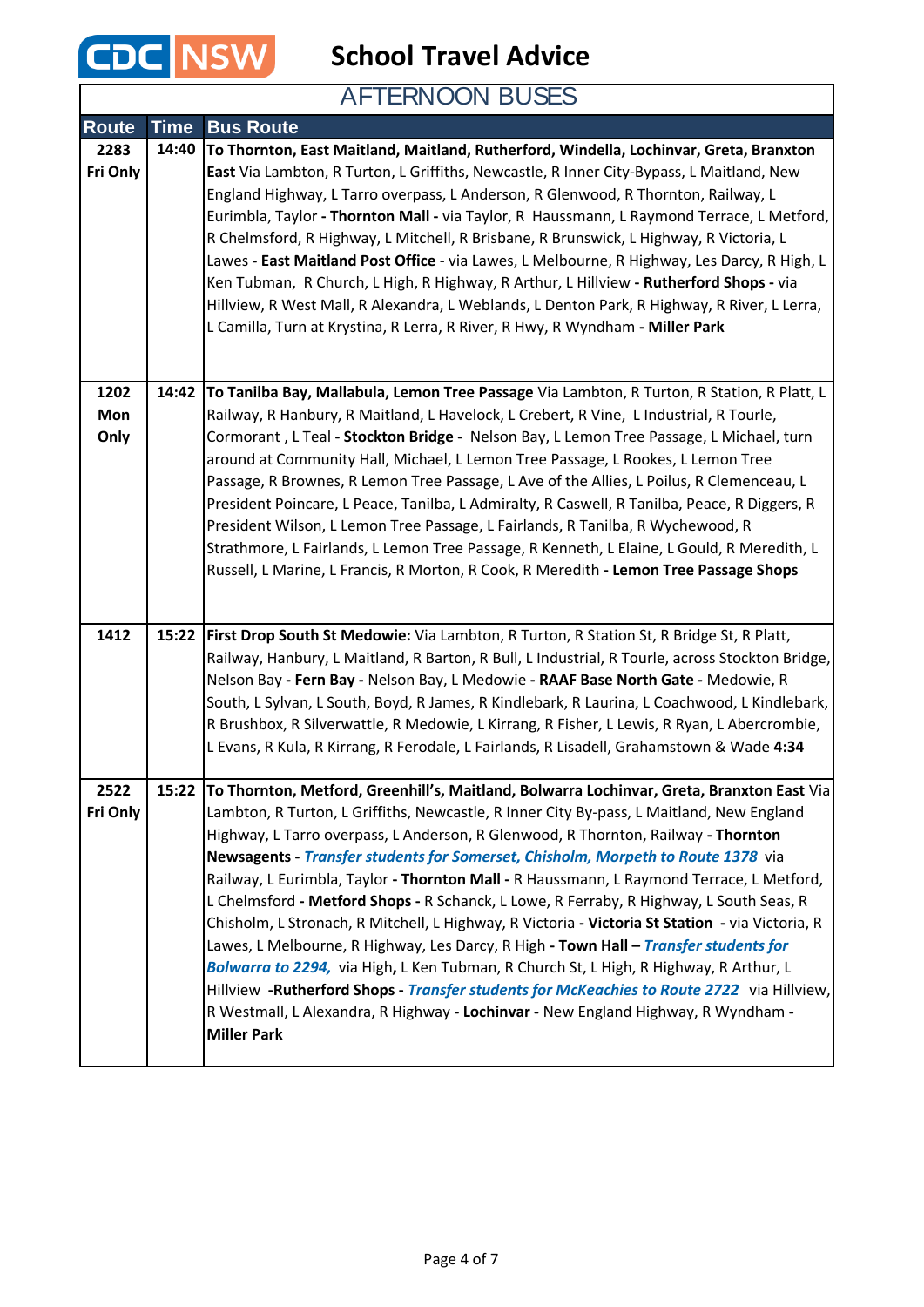## **School Travel Advice**

|                               |       | <b>NSW</b><br><b>School Travel Advice</b>                                                                                                                                                                                                                                                                                                                                                                                                                                                                                                                                                                                                                                                                                                                                                                                                                                                                |
|-------------------------------|-------|----------------------------------------------------------------------------------------------------------------------------------------------------------------------------------------------------------------------------------------------------------------------------------------------------------------------------------------------------------------------------------------------------------------------------------------------------------------------------------------------------------------------------------------------------------------------------------------------------------------------------------------------------------------------------------------------------------------------------------------------------------------------------------------------------------------------------------------------------------------------------------------------------------|
| 2522<br>Mon to<br>Thu<br>Only | 15:22 | To Beresfield, Thornton, Metford, Ashtonfield, Maitland, Bolwarra Via Lambton, R Turton,<br>L Griffiths, Newcastle, R Inner City By-Pass, L Maitland, New England Highway, L Tarro<br>overpass, L Anderson, R Glenwood, R Thornton, Railway - Thornton Newsagents - Transfer<br>students for Somerset, Chisholm, Morpeth to Route 1378 via Railway, L Eurimbla, Taylor -<br>Thornton Mall - R Haussmann, L Raymond Terrace, L Metford, L Chelmsford - Metford<br>Shops - R Schanck, L Lowe, R Ferraby, R Highway, L South Seas, R Chisholm, L Stronach, R<br>Mitchell, L Highway, Les Darcy, R High - St Mary's - L Ken Tubman, R Church, L High, R<br>Belmore, R Lorn, L Queen, L Short, R Belmore, L Westbourne, R Addison, L Bayswater, R<br>Kensington, R Bolwarra, L Paterson, L Tocal, R Lang, R Paterson, R Largs, L Church, R High, R<br>Dalveen Rd, R Corina Ave, L Paterson - Bolwarra Heights |
| 6271                          | 15:22 | Hunter School of Performing Arts to Seahampton:<br>Via Lambton, R Turton, L Young, R Lloyd, L Newcastle, L Cowper, L Lake - Elermore Vale<br>transfer to 6207 & 6165 at MBR 123 to Killingworth & Cameron Park see details below R<br>Main, Edgeworth R Neilson, L Harper, R Sedgwick, L Minmi, R Main, L Garth, R Suttor, L<br>Main, L Northville, (U Turn Roundabout), Barnsley Shops L Government, L Johnson, R<br>Appletree, L George, Holmesville R Mary, R Elizabeth, L Appletree, L Withers, L Powell,<br>Teralba, R Wallsend, L Brown, L Withers, West Wallsend R Carrington, L George Booth,<br>Seahampton R Fourth, L Seventh, L Fifth, L George Booth                                                                                                                                                                                                                                         |
| 1402                          | 15:23 | To Stockton, Fern Bay, Seaside, Fullerton Cove, Williamtown, Medowie Via Lambton, R<br>Turton, R Station, R Platt, L Railway, R Hanbury, Vine, L Industrial, R Tourle, Cormorant, L<br>Teal - Stockton Bridge - Nelson Bay, R Fullerton, L Griffith, R Dunbar, R Flint, L Douglas, R<br>Hereford, L Roxburgh, L Monmouth, R Douglas, L Clyde, R Mitchell, R Hunter, R Fullerton, R<br>Nelson Bay - Fern Bay - Nelson Bay, R Seaside, L Norfolk L Dune R Seaside, Fullerton Cove -<br>Fullerton Cove - via Fullerton Cove, L Nelson Bay, L Medowie - R.A.A.F. Base Main Gate -<br>via Medowie, R South, R Championship, L Sunningdale, L Lakewood, L South, R Sylvan, L                                                                                                                                                                                                                                   |
| 1662                          |       | 15:25 To Ashtonfield, East Maitland, Maitland Via Lambton, R Turton, L Griffiths, Newcastle, R<br>Inner City By-Pass, L Maitland, NE Hwy, Avalon Estate N.E.H : 3:53 - L South Seas, R<br>Chisholm, L Stronach, R Mitchell, L Hwy, R Victoria - Victoria St Station - Via Victoria, R<br>Lawes, L High, R Highway, Les Darcy to roundabout, R Church, R Olive, R Eglin, R Railway -<br><b>Maitland Station</b>                                                                                                                                                                                                                                                                                                                                                                                                                                                                                           |
| 1662<br>Fri Only              | 15:25 | Via Lambton, R Turton, L Griffiths, Newcastle, R Inner City By-Pass, L Maitland, NE Hwy,<br>Avalon Estate N.E.H : 3:53 - Transfer students for Branxton/Singleton to 1502                                                                                                                                                                                                                                                                                                                                                                                                                                                                                                                                                                                                                                                                                                                                |
| 2282<br>Mon to<br>Thu<br>Only | 15:25 | To East Maitland Maitland, Rutherford, Windella, Lochinvar, Greta, Branxton East Via<br>Lambton, R Turton, L Griffiths, Newcastle, R Inner City By-Pass, L Maitland, New England<br>Highway - Avalon Estate - Transfer students for Singleton/Branxton to Route 1502 via<br>New England Highway, L Mitchell - Greenhills - via Mitchell, R Brisbane, R Brunswick, L<br>Highway, Les Darcy, R High - Town Hall - via L Victoria (Wed via Ken Tubman), R Athel<br>Dombrain, R Elgin, L Railway, Allan Walsh, L Ken Tubman, L High, R Highway, R Arthur, L                                                                                                                                                                                                                                                                                                                                                  |
| 138                           | 15:30 | To Seaham, Brandy Hill, Lemon Tree Passage Via Lambton, R Turton, R Station, R Platt, L<br>Railway, R Hanbury, R Sunderland, L Roe, L Maitland - Mayfield Shops 3:45 - Seaham &<br>Brandy Hill Transfer to Route 140 due in 3:49 refer to 140 Timetable, At Sturgeon St                                                                                                                                                                                                                                                                                                                                                                                                                                                                                                                                                                                                                                  |
| 138                           | 15:30 | To Tanilba Bay, Mallabula, Lemon Tree Passage Via Lambton, R Turton, R Station, R Platt, L<br>Railway, R Hanbury, R Sunderland, L Roe, L Maitland - Mayfield Shops 3:45 - Via Route 138,<br><b>Refer to Timetable.</b>                                                                                                                                                                                                                                                                                                                                                                                                                                                                                                                                                                                                                                                                                   |
| 6273                          | 15:35 | School to Maryland: connection with 261 will change dependant on traffic - driver to<br>advise students on day                                                                                                                                                                                                                                                                                                                                                                                                                                                                                                                                                                                                                                                                                                                                                                                           |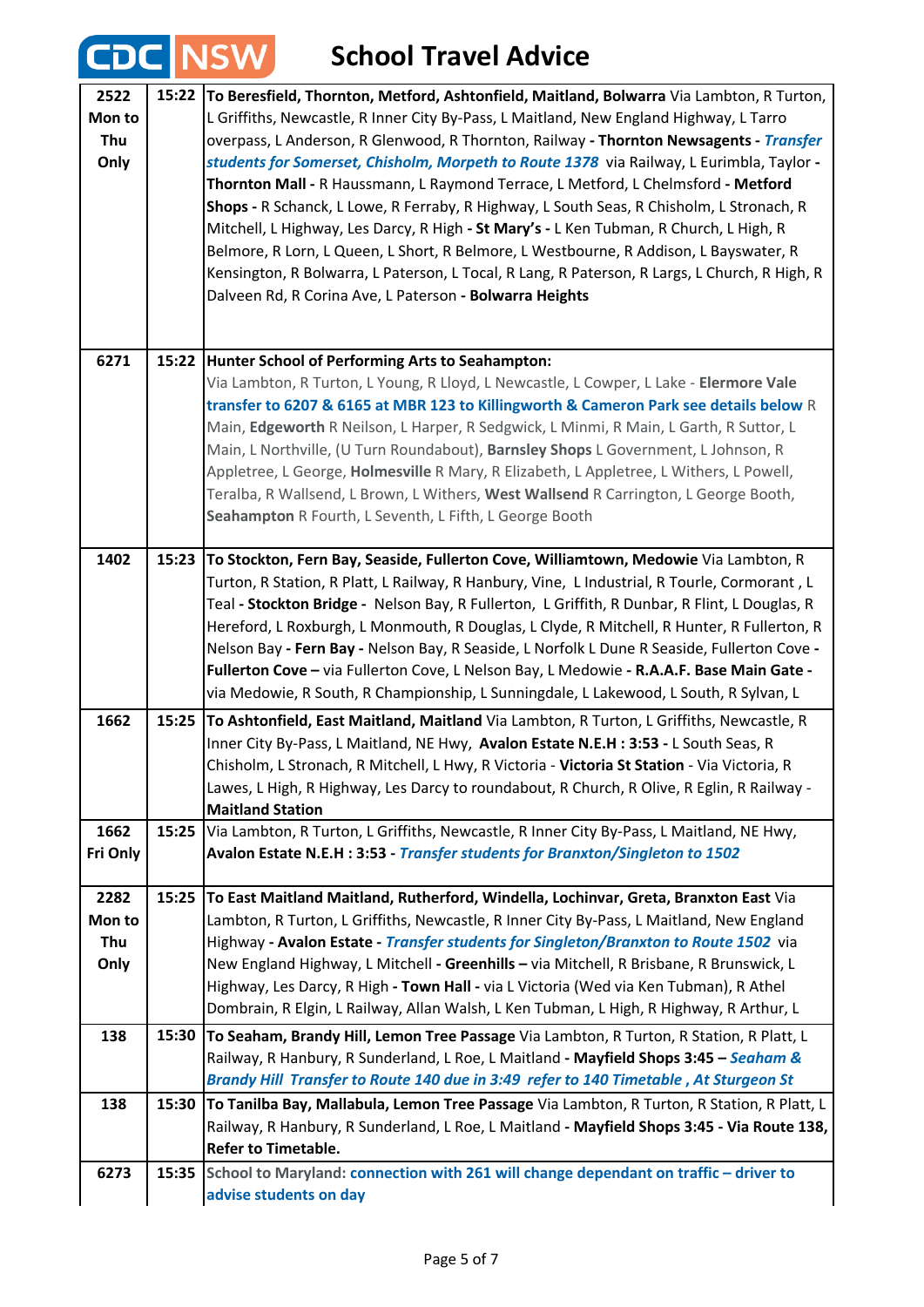|      |       | <b>NSW</b><br><b>School Travel Advice</b>                                                                                                                                                                                                                                                                                                                                                                                                                                                                                                                                                                                                                                                                                                           |
|------|-------|-----------------------------------------------------------------------------------------------------------------------------------------------------------------------------------------------------------------------------------------------------------------------------------------------------------------------------------------------------------------------------------------------------------------------------------------------------------------------------------------------------------------------------------------------------------------------------------------------------------------------------------------------------------------------------------------------------------------------------------------------------|
|      |       | Via Lambton, R Turton, L Young, L Newcastle at Blue Gum transfer to 261 for The Sanctuary<br>and Hidden Waters L Cowper, R Kokera, R Irrawang, L Neilson, R Hill, R Hannah, L<br>Wentworth transfer to 261 for The Sanctuary and Hidden Waters L Minmi, Maryland R<br>Maryland, L McNaughton, R Wyndrow, R Seaton, L Sandycroft, L Boundary, R Berwick, L<br>Tillegra, R Warkworth, L Boundary, L Maryland, R Callan, R Maryland, L Minmi Nikkinba<br>Ridge R Bottlebrush, R Churnwood, L Minmi The Outlook R 1 <sup>st</sup> Brookfield, L Arbour, L<br>Brookfield, R Minmi, L Woodford, to turn around, via Woodford, Lenaghans, The Meadows<br>R Wayaba, L Phoenix, R Walter, to turnaround, via Walter, L Phoenix, L Forsythe, to<br>turnaround |
| 140  | 15:49 | Via Route 140 to Sturgeon Street refer to Timetable. At Sturgeon St - Brandy Hill &<br>Seaham transfer to Route 1333 due 4:15                                                                                                                                                                                                                                                                                                                                                                                                                                                                                                                                                                                                                       |
| 6207 | 15:50 | <b>Elermore Vale to Killingworth &amp; Wakefield</b><br>Via Lake MBR 123 collect pax from 6271 R Main, L Garth, R Suttor, L Main, , L Ridley, R<br>Crest, L Northville, L Wakefield, R The Broadway, Killingworth L Stephenson, R Park, R The<br>Boulevarde, R The Broadway, R Wakefield, Wakefield L School                                                                                                                                                                                                                                                                                                                                                                                                                                        |
| 1502 |       | 15:53 Avalon Estate 3:53 - Transfer from Route 2282 (Mon - Thurs), Route 1662 (Fri) L South<br>Seas, R Norfolk, R Chisholm, L New England Highway, Les Darcy, R High - Town Hall - L Ken<br>Tubman, L Bulwer, Elgin, R Railway - Maitland Station - Railway, Allan Walsh, L Ken<br>Tubman, L High, R New England Highway, R Arthur, L Hillview, R West Mall - Rutherford<br>Shops West Mall - West Mall, L Alexandra, R Bunning, R Dunkley, L Fairfax, L Denton Park, R<br>New England Highway - Lochinvar -St Helenas 4:35 - Transfer Branxton/Singleton<br>students to Route 6325                                                                                                                                                                 |
| 6165 |       | 15:50 Elermore Vale to Cameron Park:<br>Via Lake MBR 123 collect pax from 6271 L Reservoir, R Lowry, L Main, Cardiff L Wallsend, L<br>Reservoir, L Lake, R Main, Glendale, R Minmi, L Oakville, R Harris, L Northlakes, Cameron<br>Park turn at roundabout, via Northlakes, L Julindur, L Araminta, R Jupiter, R Constitution,<br>Northlakes, R Elanet, L Flamingo, R Hilldale, L Oakville, R Minmi                                                                                                                                                                                                                                                                                                                                                 |
| 261  | 15:55 | <b>Wallsend to The Sanctuary &amp; Hidden Waters</b><br>Via Newcastle collect students from 6273 near Blue Gum Rd or in Wentworth L Cowper, R<br>Nelson, L Tyrrell, L Bunn, R Kokera, R Irrawang, Macquarie, L Neilson, R Hill, R Hannah, L<br>Wentworth collect students from 6273 L Minmi, R McNaughton, L Wyndrow, R Seaton, L<br>Sandycroft, R Boundary, L Berwick, R Tillegra, L Warkworth, R Minmi, L Bottlebrush, R<br>Churnwood, L Minmi The Sanctuary R Awabakal, L Tibin, L Kurraka, R Minmi, L Britannia, R<br>County Hidden Waters L Waterside, R Discovery, R Kingfisher                                                                                                                                                               |
| 1378 | 16:00 | Thornton Newsagents to Somerset, Chisholm, Morpeth: Transfer from Route 2522 via<br>Railway, Edwards, R 2 <sup>nd</sup> Somerset, L Edwards, Railway, R Glenroy, Haussman, R Raymond<br>Terrace, L Settlers - Waterford County - L Dragonfly, Harvest, R Raymond Terrace, R<br>Metford, Tank, R Swan, L Phoenix Park, over Morpeth Bridge, Phoenix Park, Morpeth, L                                                                                                                                                                                                                                                                                                                                                                                 |
| 1333 | 16:15 | To Seaham, Brandy Hill Via Sturgeon, around roundabout, Sturgeon, L Glenelg, L Adelaide,<br>L William Bailey, Seaham - Seaham Shops - L Dixon, L Clarence Town, L Brandy Hill, L<br>Seaham Rd to Fisher, return Seaham if required                                                                                                                                                                                                                                                                                                                                                                                                                                                                                                                  |